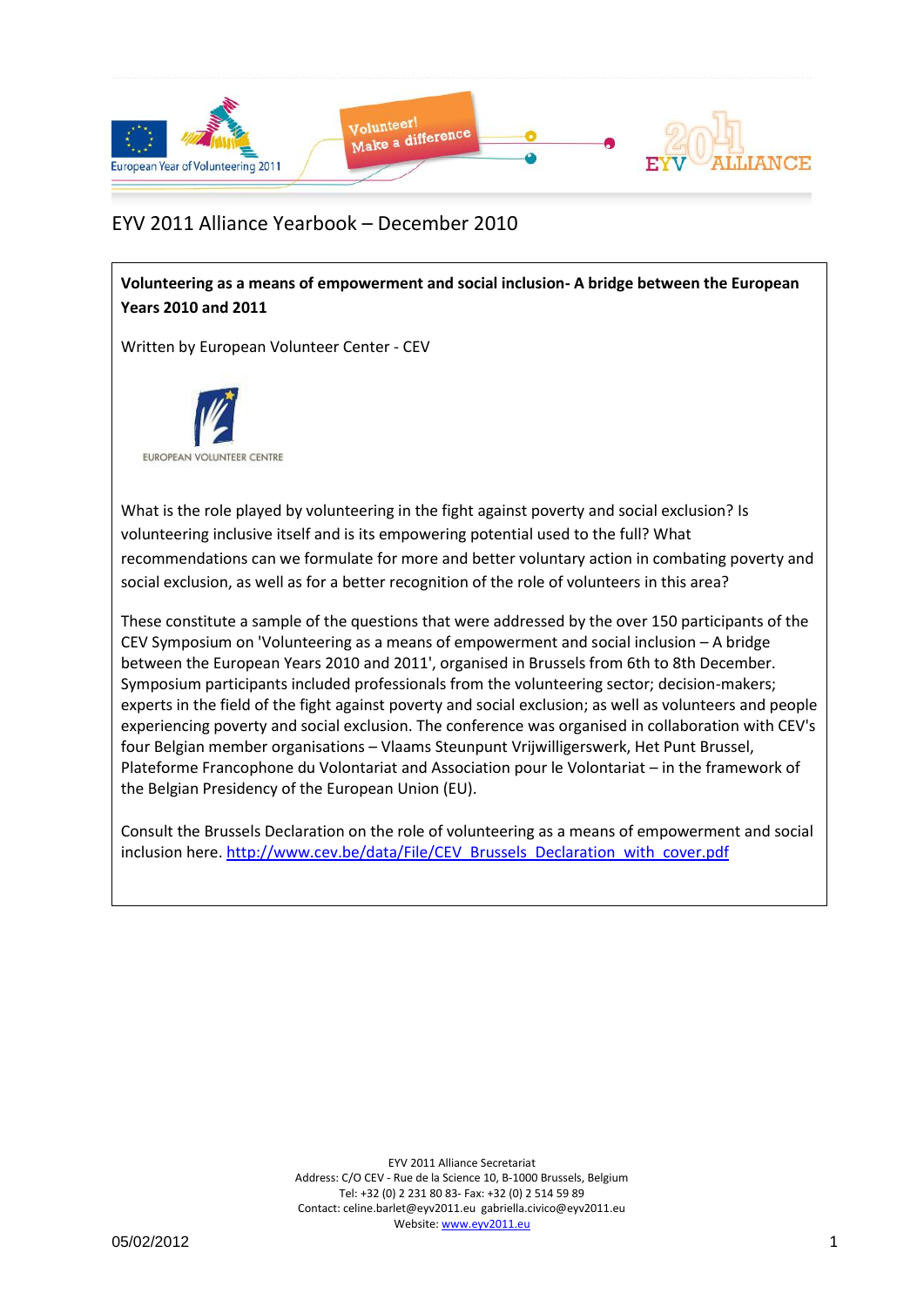

EYV 2011 Alliance Yearbook – December 2010



[See document](See%20document)

EYV 2011 Alliance Secretariat Address: C/O CEV - Rue de la Science 10, B-1000 Brussels, Belgium Tel: +32 (0) 2 231 80 83- Fax: +32 (0) 2 514 59 89 Contact: celine.barlet@eyv2011.eu gabriella.civico@eyv2011.eu Website: www.eyv2011.eu